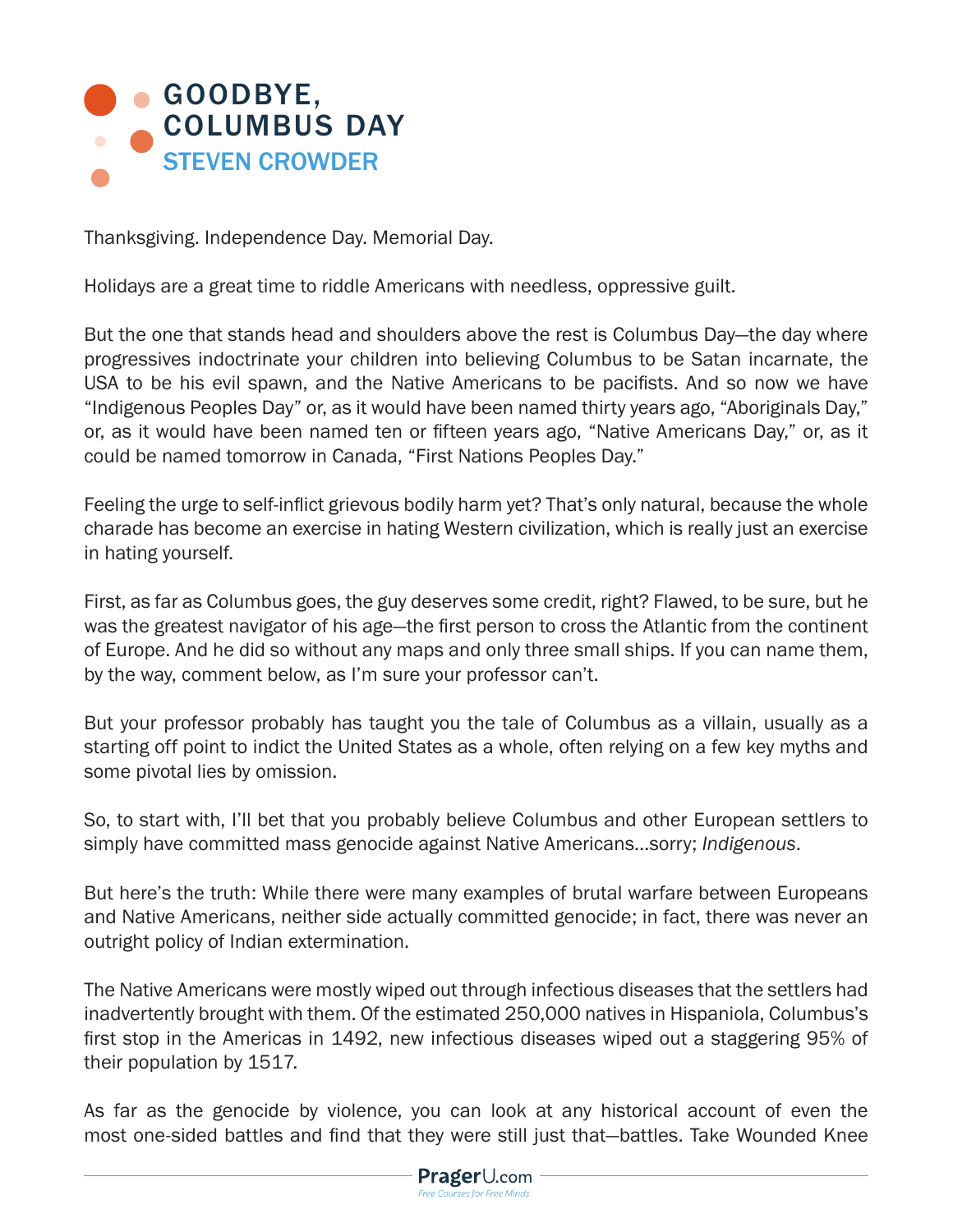(although hundreds of years later, I only bring it up because I know that if I don't, you will). It's become ubiquitous with the idea of Native Americans' genocide. After all, there were 150-350 Aboriginals killed or wounded. That's terrible, but there were also 25 American soldiers killed and 39 wounded. That's not genocide; that's a one-sided beatdown with Old Glory wielding the hammer.

And sometimes the "massacres" went the other direction. See the Apaches for reference, or the Comanches, or a dozen or so other tribes. So, the natives often gave as good as they got—not exactly the way genocide usually tends to work.

Here's another thing I bet you've been made to believe: that many Native Americans…sorry; American Indians…sorry; Idon'tknowwhat-takeyourpick lived in harmony with the environment until Columbus arrived, and European settlers destroyed the land with their evil technology.

Truth? Not only did the Natives brutally take out PEOPLE, but they took out entire forests and hunted species to extinction.

Squatting Bear and his First Nations buddies weren't hopping into kayaks to block whaling ships, probably because they were too busy killing seals to waterproof their kayaks.

You also probably believe that the Native American…sorry; Two-Spirited-First Nationssomething-or-other culture was a beautiful, pantheistic one of peace.

The truth is... not so much. When Columbus arrived, the islands were inhabited by two main tribes: the Arawaks, who were passive and friendly, and the Caribs, who were vicious cannibals. The Arawaks actually lived in fear of the Caribs for—you guessed it—the reasons being that they hunted them down to enslave them and eat them. Yes—eat them. Ironically, we get the name "Caribbean Islands" from those famous people-eaters.

The only way settlers were able to conquer this land was through the help of Native Americans who teamed up with them to settle the score with other tribes who were even bigger jerks than they were!

That's not even to mention the populations in Central and South America, famous for ritual human sacrifice. You think Cortes was able to command and conquer with only 500 or so Conquistadors? Of course not! It took 50,000 screaming, ANGRY allied natives who'd had it up to here with being tortured, enslaved and forced to carry gold for the *other* native Aztecs. At some point, they decided to roll the dice and go with the guys sporting funny beards and metal hats.

None of this is to say that the early settlers were perfect, or that they didn't carry out their fair share of pretty scummy stuff. But to use America's mistakes as the brush with which to paint the entirety of its history while completely ignoring the indigenous lifestyle of barbarism and borderline evil is inaccurate at best, dishonest at worst. There were plenty of bloody, horrendous